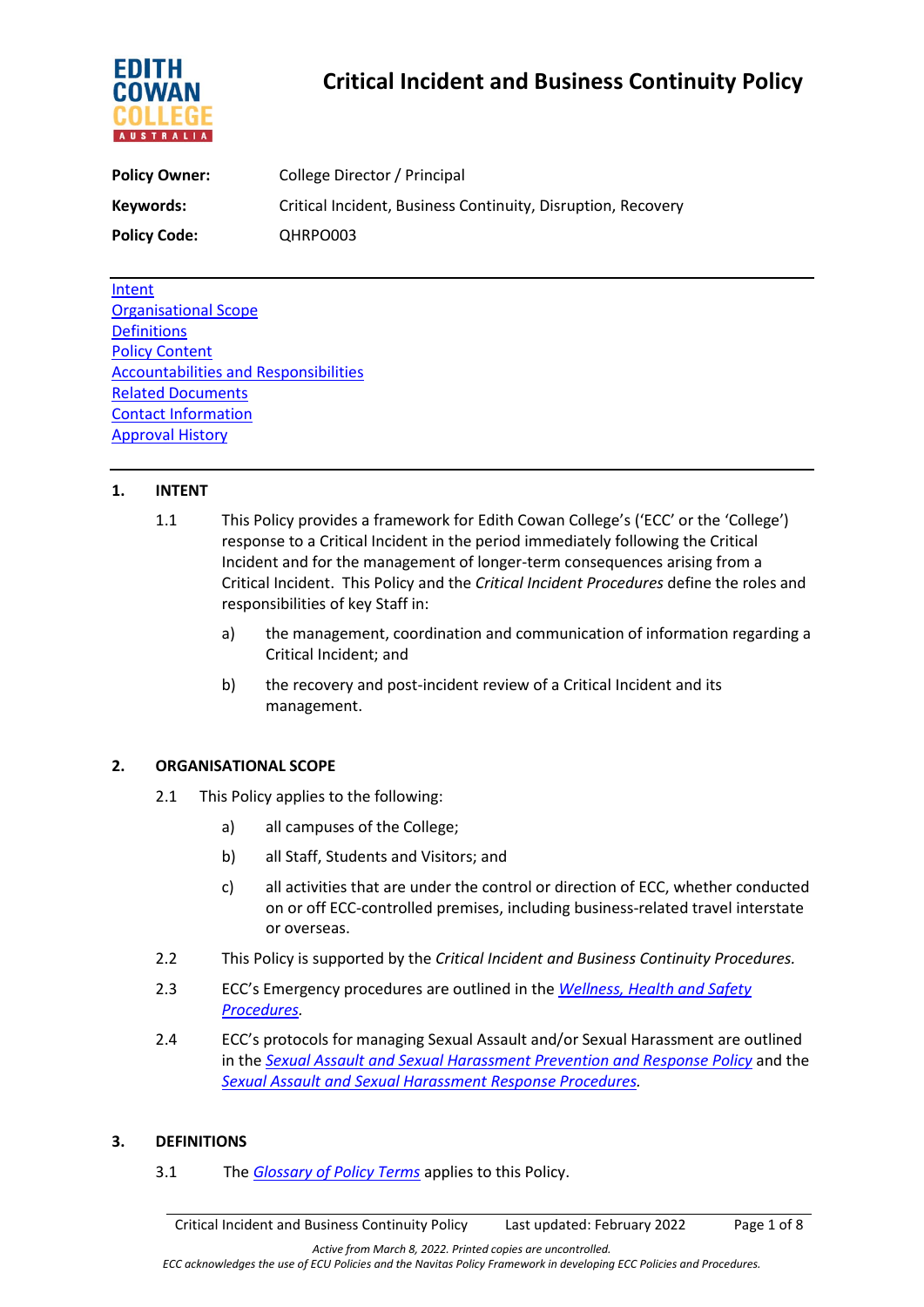

## **4. POLICY CONTENT**

4.1 A Critical Incident is any sudden or progressive event which requires immediate attention and coordinated, decisive action by ECC Senior Management to prevent or minimise any negative impact on the health and welfare of one or more individuals or the College. A Critical Incident event poses a significant risk to the continuity of core College-wide operations. This level of Incident may also have implications at the local, state or national level.

## 4.2 Some examples of Critical Incidents include:

| Death / suicide                        | Flooding                              |
|----------------------------------------|---------------------------------------|
| Serious accident or injury             | Power outage                          |
| Deprivation of liberty, threats of     | Water supply failure                  |
| violence, assault, rape / sexual       | <b>Transport disruption</b>           |
| assault, aggravated burglary,          | Severe weather                        |
| biological or chemical weapons         | Pandemic                              |
| Fire, bomb, explosion, gas/chemical    | Terrorism                             |
| hazards, discharge of firearms         | Exclusion from buildings (e.g. crime  |
| Threat of widespread infection or      | scenes, terrorism)                    |
| contamination                          | Denial of service attacks             |
| Civil unrest                           | Unexpected network outage             |
| Severe Occupational Safety and Health  | Ransomware infection                  |
| risk                                   | Vermin infestation                    |
| Serious damage to essential facilities | Adverse social media storm            |
| Disruption to operations of ECC        | Significant data breach and loss of   |
| Information which has the potential to | personal data                         |
| negatively affect the reputation of    | Damage to buildings                   |
| ECC, Navitas or ECU in the media /     | Loss of a major supplier              |
| wider community                        | Illness affecting significant numbers |
| <b>Building fire</b>                   | of staff members                      |
|                                        |                                       |

- 4.3 The purpose of this Policy and its associated *Critical Incident and Business Continuity Procedures* is to ensure ECC can keep operating during a disruption, whilst continuing to look after its people, assets, and reputation.
- 4.4 ECC's priorities during any Incident are to:
	- a) preserve life and avoid injury;
	- b) minimise impact on Students;
	- c) preserve ECC's brand, reputation, operations and assets;
	- d) return to business as usual as soon as practical; and
	- e) minimise impact on the local community and environment.

## **Critical Incident and Business Continuity Framework**

- 4.5 Critical Incidents occurring at ECC will vary and any impact will depend upon the geographical location, the potential to cause harm to people and the environment, and any economic or reputational impact upon the College.
- 4.6 Business Continuity management is the system to prepare for, provide and maintain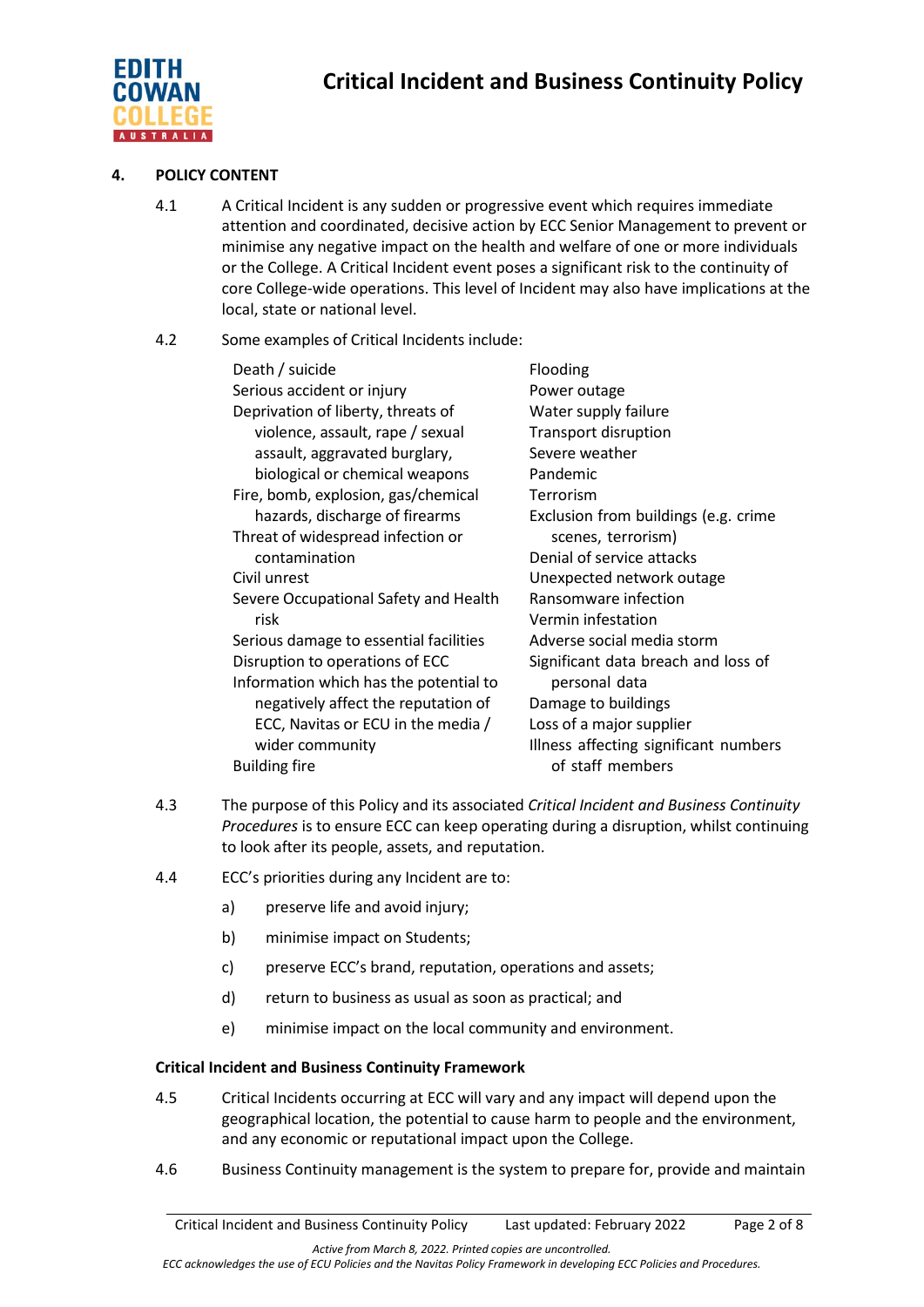

controls and capabilities for managing the College's overall ability to continue to operate during a Critical Incident.

4.7 ECC's Critical Incident and Business Continuity Framework is the suite of Policies and Procedures ECC has in place to ensure it prepares for Critical Incidents and business disruption, responds appropriately and learns from them, as outlined in Figure 1 below:

## **Figure 1. Critical Incident and Business Continuity Framework**

| <b>Mitigation</b>                                                                                   | Response                                                                             |
|-----------------------------------------------------------------------------------------------------|--------------------------------------------------------------------------------------|
| Wellness, Health and Safety Policy                                                                  | <b>Critical Incident and Business</b><br><b>Continuity Procedures</b>                |
| Sexual Assault and Sexual                                                                           |                                                                                      |
| <b>Harassment Prevention and</b><br><b>Response Policy</b>                                          | Wellness, Health and Safety Policy<br>and Procedures                                 |
| <b>Critical Incident and Business</b><br><b>Continuity Policy</b><br><b>Fitness to Study Policy</b> | Sexual Assault and Sexual<br>Harassment Prevention and<br><b>Response Procedures</b> |
|                                                                                                     |                                                                                      |
|                                                                                                     | <b>Business Continuity Plan</b>                                                      |
| Risk Management Plan                                                                                | <b>Fitness to Study Procedures</b>                                                   |
| Academic Risk Management Plan                                                                       |                                                                                      |
| COVID Safe Plan                                                                                     |                                                                                      |

- 4.8 The overarching, cyclical approach ECC takes to Critical Incidents and Business Continuity risk is proactive and preventative (see Figure 2), and includes the following stages:
	- a) **Identify and Assess** identifying, assessing, controlling, treating and monitoring risk of disruption;
	- b) **Plan and Prepare** developing, documenting, and testing response arrangements and training Staff with response duties;
	- c) **Respond** making people safe, minimising damage to assets, and managing strategic issues and consequences;
	- d) **Recover** implementing business continuity arrangements and repairing negative impacts; and
	- e) **Learn and adapt** reviewing and improving arrangements.

## **Identify and Assess**

4.9 As part of the regular risk review process, ECC Senior Management identifies and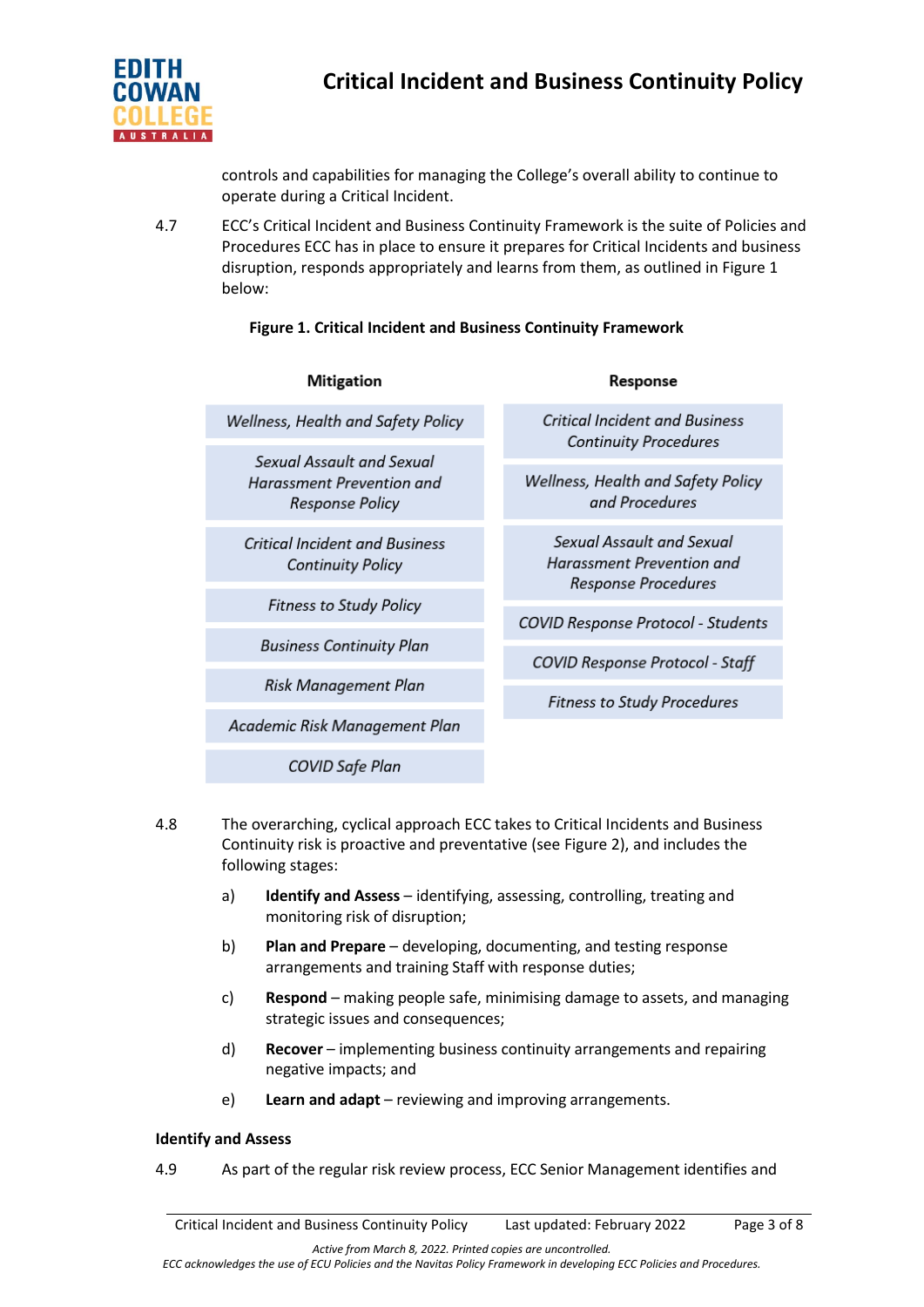

assess business disruption-related risks that could impact on operations.

- 4.10 In this planning, the business disruption-related risks are considered as 'loss of' statements, for example:
	- a) loss of workforce (human disease, weather event, industrial action, transport disruption);
	- b) loss of supply chain / logistics;
	- c) loss of building / accommodation, or access to building/accommodation (fire/earthquake/ flooding/weather event);
	- d) loss of essential services (gas / power / water / waste disposal); and
	- e) loss of access to systems, network.



## **Figure 2. Critical Incident and Business Continuity Cycle**

- 4.11 As part of the regular risk review process, ECC Senior Management identifies and assess business disruption-related risks that could impact on operations.
- 4.12 In this planning, the business disruption-related risks are considered as 'loss of' statements, for example:
	- f) loss of workforce (human disease, weather event, industrial action, transport disruption);
	- g) loss of supply chain / logistics;
	- h) loss of building / accommodation, or access to building/accommodation (fire/earthquake/ flooding/weather event);
	- i) loss of essential services (gas / power / water / waste disposal); and
	- j) loss of access to systems, network.
- 4.13 Following identification of the potential disruption-related risks that could affect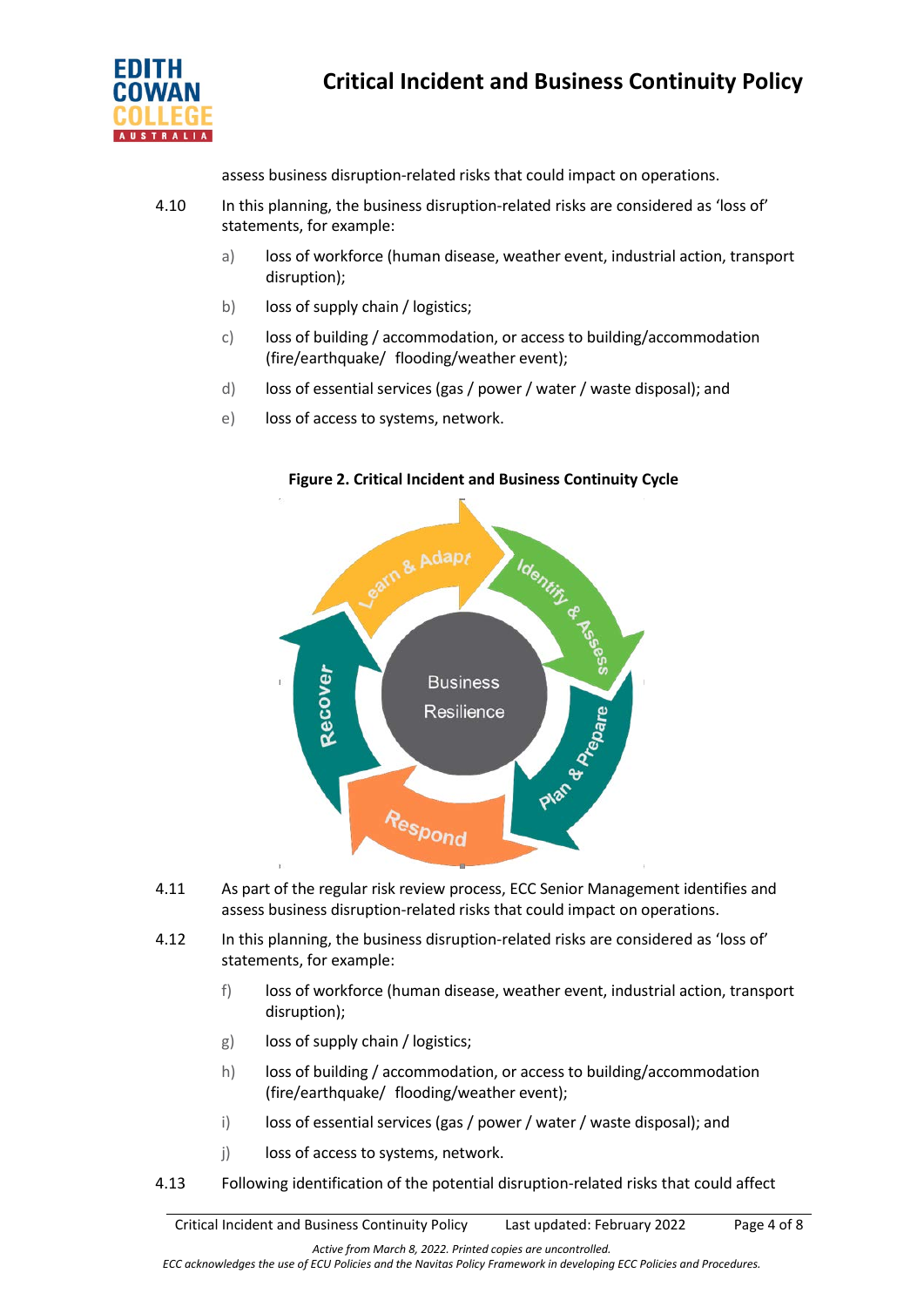

ECC's operations, the likelihood and impact of the risk is assessed in accordance with ECC's Risk Management Framework.

- 4.14 The purpose of ECC's processes and controls is to:
	- a) reduce the likelihood of the Incident occurring, and if possible, prevent the Incident from occurring;
	- b) reduce the impact of the Incident should it occur; and
	- c) reduce the duration of the Incident should it occur.

## **Four Aspects of Critical Incident Response**

- 4.15 Should a Critical Incident occur, there are four aspects to ECC's response (See Figure 3):
	- a) Emergency Management;
	- b) Incident or Crisis Management;
	- c) Business Continuity Management; and
	- d) Business Recovery.

These responses are all designed to reduce the impact of an Incident and restore operations to normal as soon as possible as part of an overall risk management approach.





4.16 Depending on the nature of the Incident, all four response processes will be used or just one or two. The responses may happen consecutively or concurrently, and there is likely to be significant overlap in terms of the people involved, and the communications channels used.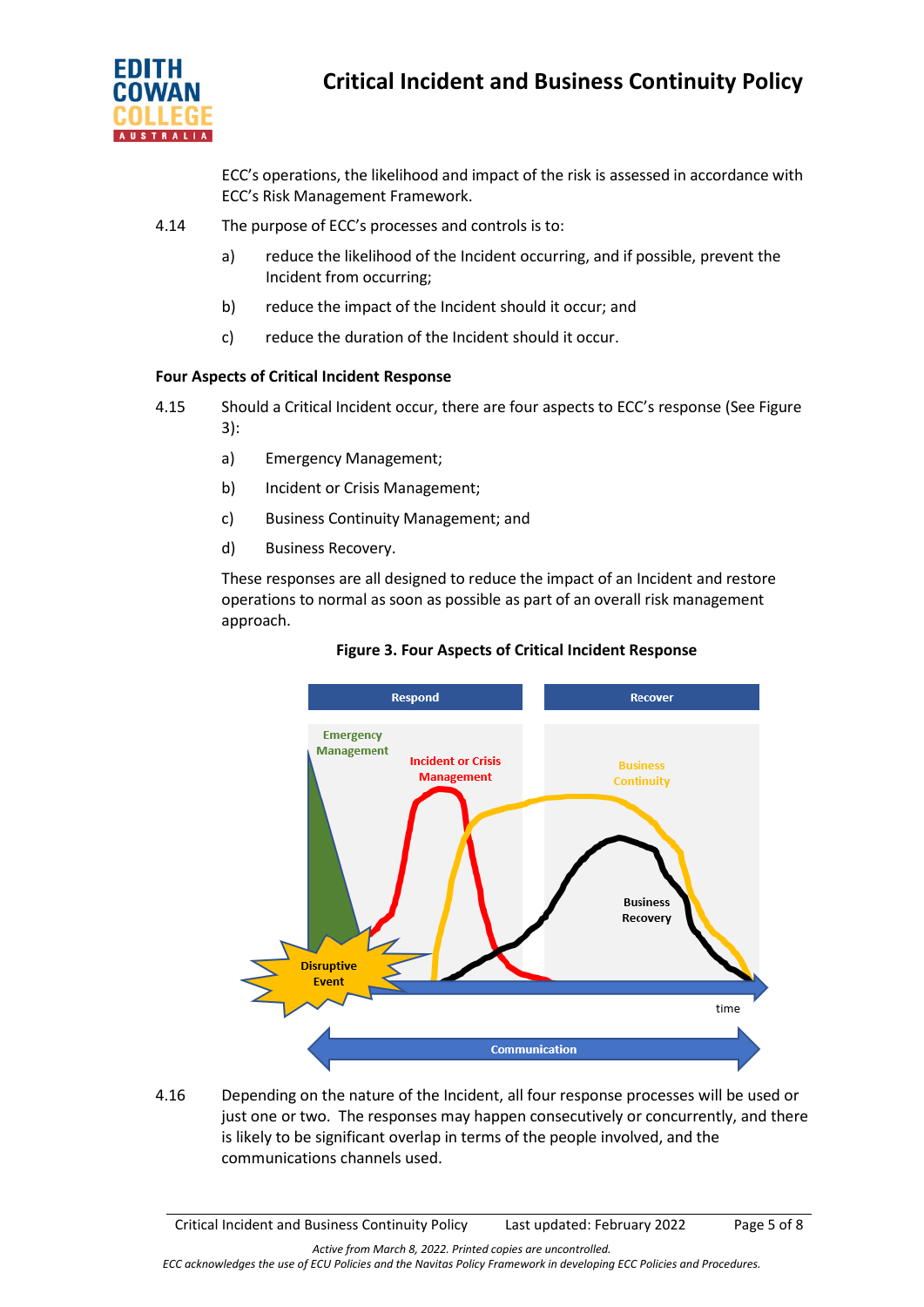

### **Emergency Management**

- 4.17 Emergency Management refers to the immediate actions ECC needs to take when an incident occurs that impacts the normal operations and requires a different and immediate response, usually involving external Emergency services.
- 4.18 The Emergency Management response is primarily concerned with the preservation and protection of life and property in the immediate period following an Incident. ECC's Emergency Management is outlined in the *[Wellness, Health and Safety](https://4ba8a17f01f843446fde-df22fcb26686c8be7ff55766cd6a4144.ssl.cf6.rackcdn.com/73_Wellness_Health_and_Safety_Procedures.pdf)  [Procedures.](https://4ba8a17f01f843446fde-df22fcb26686c8be7ff55766cd6a4144.ssl.cf6.rackcdn.com/73_Wellness_Health_and_Safety_Procedures.pdf)*

#### **Incident Management**

- 4.19 The Incident Management response is concerned with containing the Incident and returning to normal operations as quickly as possible. The exact response will depend on the type of Incident.
- 4.20 ECC defines Incidents as'Critical', 'Major' and 'Significant' and escalates its response accordingly.
- 4.21 The level of Incident is used to determine the appropriate response and the team to be activated.
- 4.22 An Incident is classified as 'Major' if ECC is still able to function; compared to a Critical Incident, a Major Incident is more limited in scope, e.g. only one campus or one part of the business is affected. It is addressed under the term 'Critical Incident' in this Policy, unless specifically noted.
- 4.23 The College Director and Principal:
	- a) has authority to deem an Incident as being a Critical Incident;
	- b) manages Critical Incidents at ECC; and
	- c) leads the Critical Incident Management Team (CIMT).
- 4.24 Once an incident has been deemed to be a Critical Incident, a CIMT must be convened.
- 4.25 Major incidents may require CIMT oversight as determined by the College Director and Principal.
- 4.26 All Critical Incidents, including Major Incidents where relevant, are required to be the subject of a Post-Incident Review, to be completed in accordance with the *Critical Incident and Business Continuity Procedures.*

## **Business Continuity**

- 4.27 The Business Continuity phase is concerned with ECC being able to continue to deliver services at acceptable predefined levels following a disruptive incident.
- 4.28 Business Continuity will involve making whatever temporary arrangements are necessary for ECC to continue with its essential functions during the disruption.
- 4.29 ECC maintains a *Business Continuity Plan* (BCP) that is:
	- a) aligned with ECC's Integrated Risk Management framework;
	- b) reported to the Board of Directors; and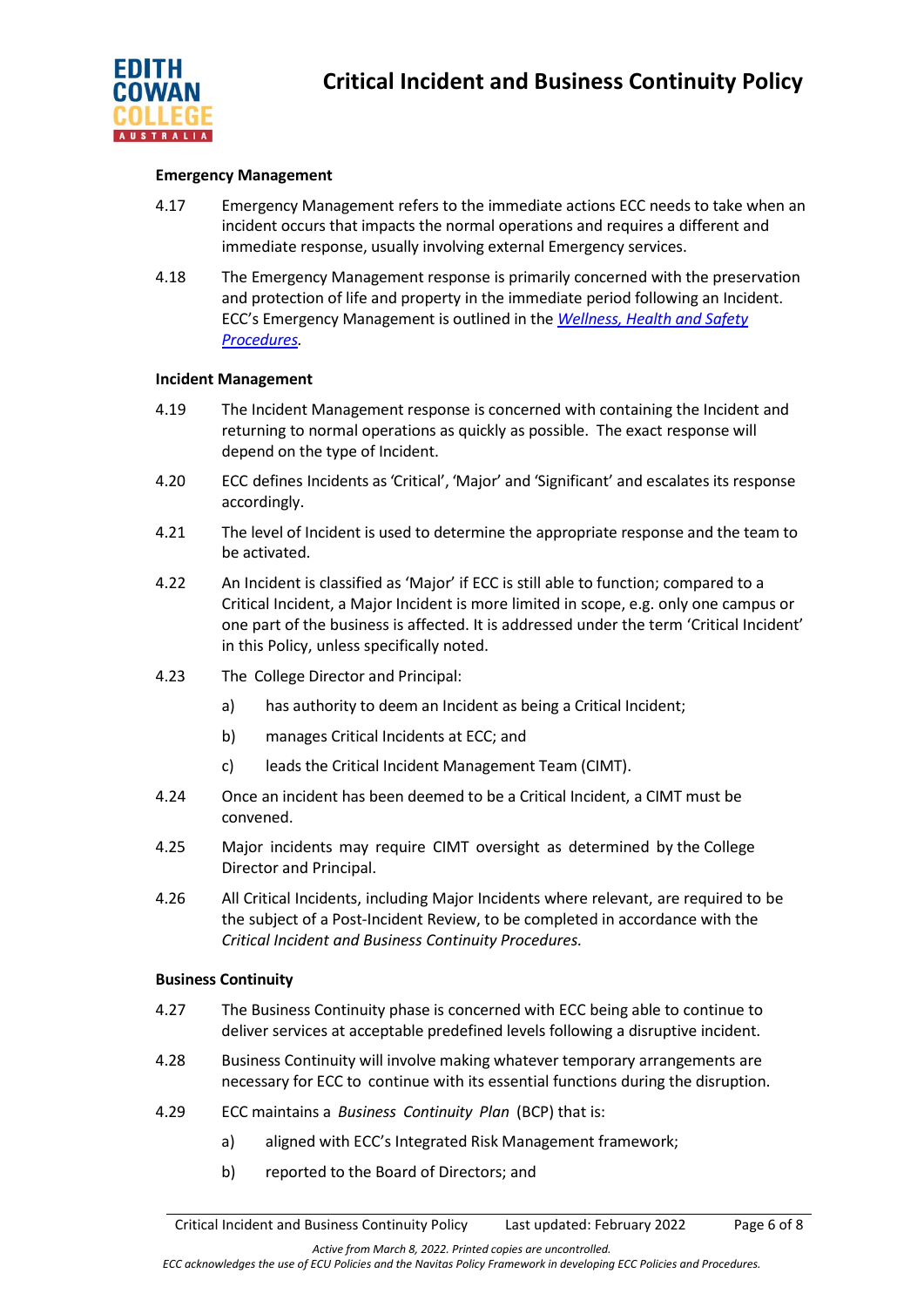

c) accessible to Staff in the event of an Incident.

## **Business Recovery**

- 4.30 The Business Recovery phase is concerned with ensuring critical business operations can continue during an Incident and restoring operations after the interruption is over.
- 4.31 Business Recovery is the process of restoring the full functionality of the processes, services and/or facilities affected by the incident.
- 4.32 The recovery effort ends when the College Director and Principal is satisfied that a coordinated response is no longer required.
- 4.33 Recovery may be able to start as soon as it is safe and practical to do so, and therefore the recovery may run in parallel with the response.

## **Post-Incident Review, Reporting and Debrief**

4.34 A Post-Incident Review and Debrief will be conducted by the CIMT within a reasonable timeframe following the end of a Major or Critical Incident, with findings reported to the Board of Directors, Navitas and ECU.

#### **Response Plan Training and Review**

- 4.35 Plans will be evaluated on a regular basis, results documented and improvements implemented.
- 4.36 All Staff members will be provided with an overall awareness of ECC's Critical Incident and Business Continuity framework. Those with Incident management responsibilities will receive appropriate training, so they are aware of what is required of them.

## **TEQSA Material Change Notifications**

4.37 As required under the *Tertiary Education Quality and [Standards](https://www.teqsa.gov.au/teqsa-act) Agency Act 2011*, ECC will notify TEQSA if an event occurs that will significantly affect its ability to meet the *Threshold Standards*.

## **Underage Students (Minors)**

- 4.38 As required under the *National Code of Practice for Providers of [Education](https://www.legislation.gov.au/Details/F2017L01182) and Training to [Overseas](https://www.legislation.gov.au/Details/F2017L01182) Students 2018*, ECC will provide additional support when an Underage Student (Minor) is involved in a Critical Incident.
- 4.39 As per the *[National Code](https://www.legislation.gov.au/Details/F2017L01182)* and the *[ESOS Act](https://www.legislation.gov.au/Details/C2017C00292) 2000*, ECC will maintain a written record of any Critical Incident and remedial action taken by the College for at least two years after the overseas Student ceasesto be an accepted Student*.*

## **5. ACCOUNTABILITIES AND RESPONSIBILITIES**

- 5.1 The **College Director and Principal** is responsible for:
	- a) providing support in the strategic direction of recovery, including resources and infrastructure, during a Critical Incident;
	- b) the development, communication and ongoing maintenance of Business